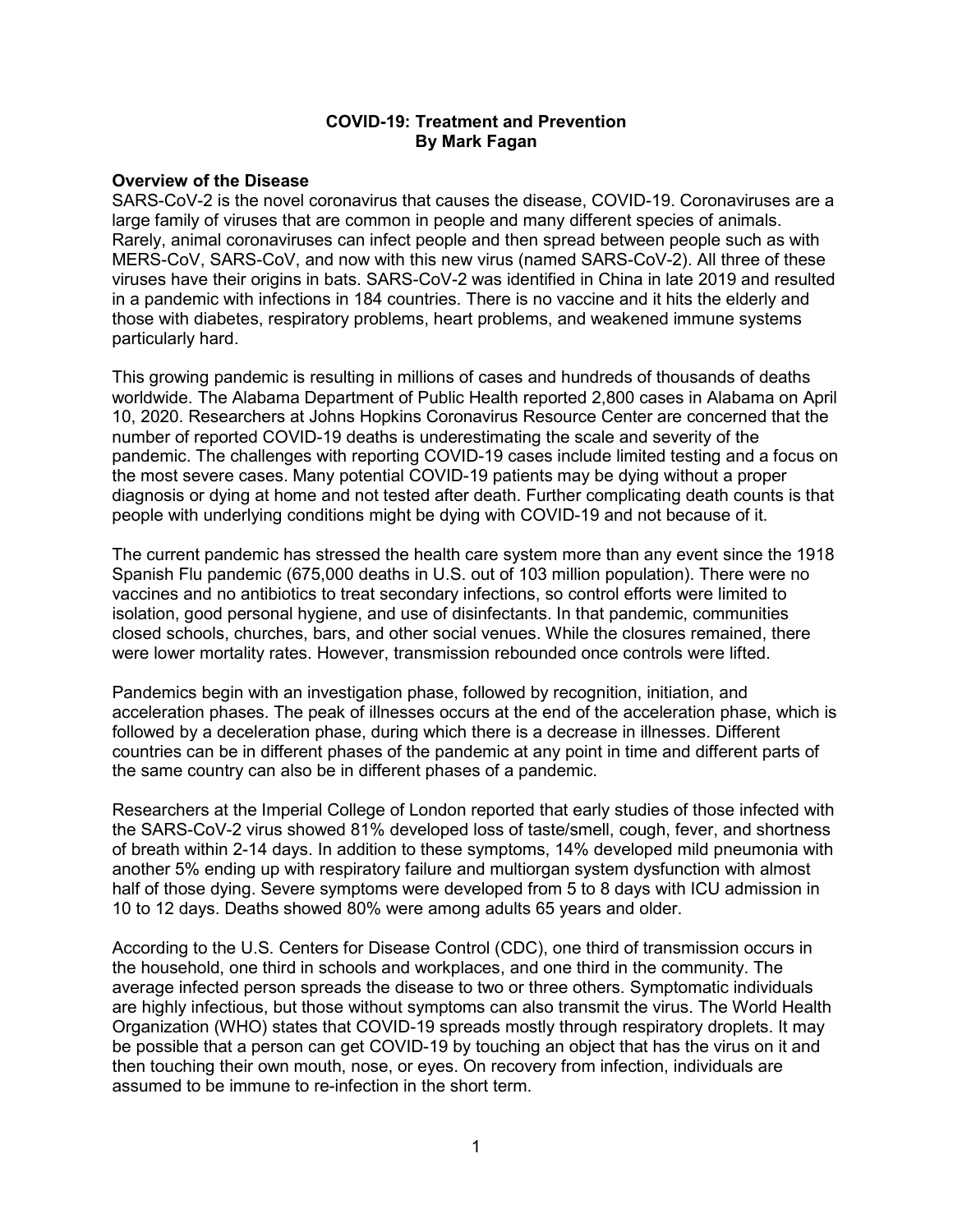The COVID-19 pandemic has resulted in the largest medical mobilization in U.S. history. Hospital beds, intensive care beds, ventilators, and personal protective equipment for health care workers (masks, gowns, shields) have been in short supply. Alternate care sites have included retrofitting existing facilities, utilizing gymnasiums or convention centers, or establishing field hospitals using tents. Staffing these facilities will likely remain a challenge. Health care workers are continually being stressed as the deaths increase.

Personal hygiene (hand washing and sanitizing) and masks can help to reduce transmission of SARS-C0V-2. Suppression (home isolation of those infected and their household members for 14 days) and social distancing (six feet apart and no large groups) can reduce the number of cases. The federal government is working closely with state, local, tribal, and territorial partners, as well as public health partners, to respond to this public health threat. Foreign nationals who have been in China, Iran, the United Kingdom, Ireland and any one of the 26 European countries in the Schengen Area within the past 14 days cannot enter the United States. U.S. citizens who have been to those countries within the past 14 days can enter the U.S., but they are subject to health monitoring and possible quarantine for up to 14 days.

## **COVID-19 Testing**

Diagnostic tests are a key part during any disease outbreak. They identify infected people for isolation and can be used for identifying those whom they had contact. The CDC developed a test to diagnose COVID-19 and commercial labs are now producing their own tests. These tests analyze mucus samples for SARS-CoV-2. Rapid blood tests for COVID-19 are developing to determine those who had it and developed antibodies (immunity). Large-scale testing, including people without symptoms, could determine the actual number of cases. Monitoring antibody levels in people who have recovered can help to determine how long immunity lasts.

# **Treatment for COVID-19**

Patients without pneumonia might be able to manage their illness at home. Hospitalization is needed to manage pneumonia, hypoxemic respiratory failure/ARDS, shock, multiorgan failure, secondary infections, thromboembolism, and gastrointestinal bleeding. Hydroxychloroquine (HCQ) (approved in 1955 for treating malaria, lupus, and rheumatoid arthritis) and azithromycin (antibiotic) have been used off label to treat COVID-19 with many anecdotal reports of success. The Food and Drug Administration (FDA) is conducting trials on the effectiveness of these drugs for treating COVID-19. HCQ's prevention qualities for COVID-19 are also under examination (there are some correlations from insurance records that show people already taking HCQ are not coming down with COVID-19). HCQ could quickly be available in large quantities.

The National Institutes of Health (NIH) began a randomized controlled trial for the treatment of COVID-19 patients with the antiviral drug remdesivir (used to treat Ebola). The WHO announced a study, which could include thousands of patients in dozens of countries, for the use of the following drugs to treat COVID-19: remdesivir, HCQ, lopinavir and ritonavir (two HIV drugs), and interferon-beta. INSERM, the French biomedical research agency, is coordinating an add-on trial in Europe that will include 3,200 patients from at least seven countries.

Convalescent plasma from those recovered from COVID-19 is being tested as a treatment (one at the Mayo Clinic). Plasma from recovered patients has been used previously to treat other diseases. Convalescent plasma can be used now though the Compassionate Use exception.

A biotech company in San Francisco (Distributed Bio) has developed a promising treatment for COVID-19 using plasma from SARS patients (mutating antibodies from SARS). The next steps involve tests by the military of this treatment on live coronavirus and then accelerated human